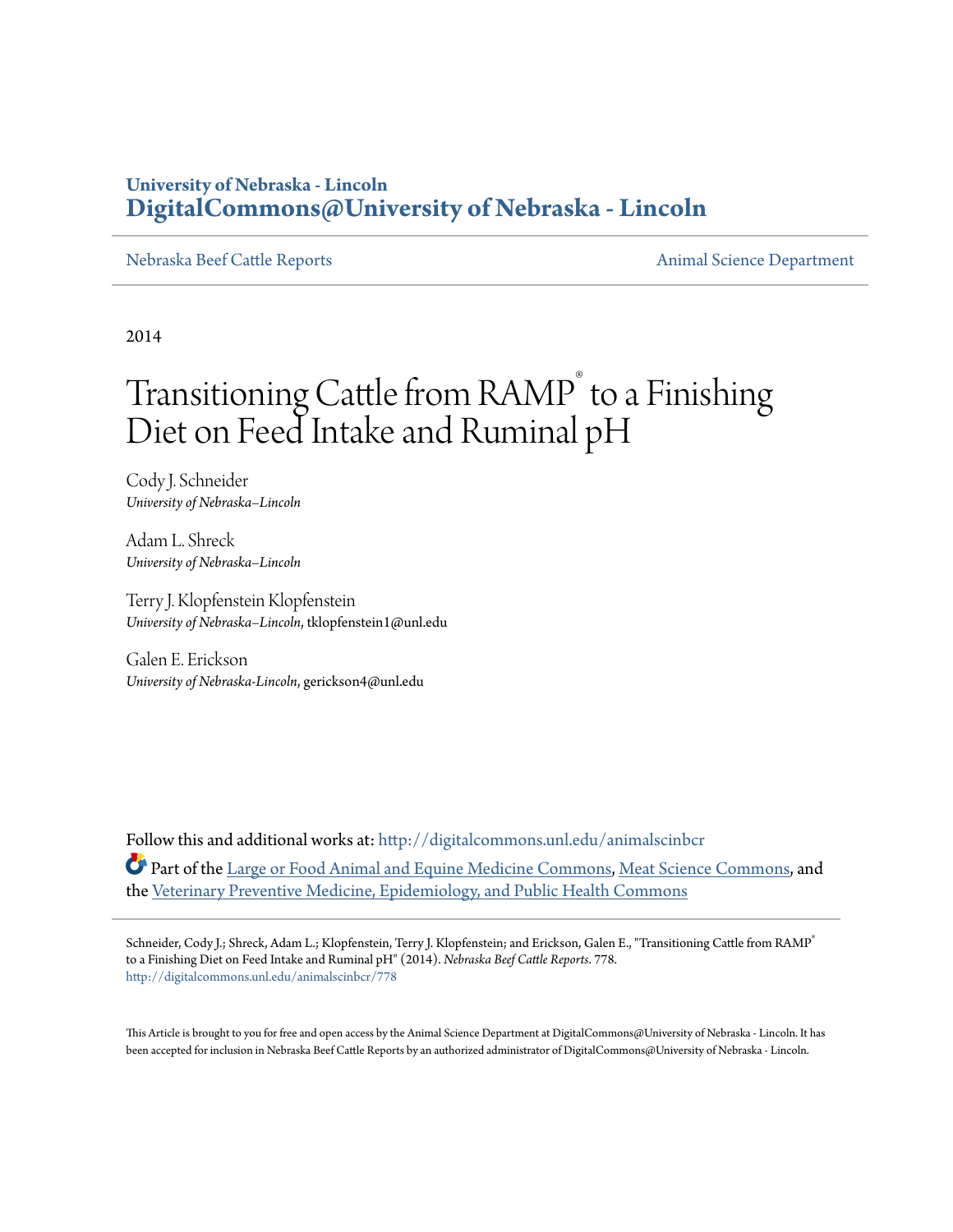## **Transitioning Cattle from RAMP® to a Finishing Diet on Feed Intake and Ruminal pH**

**Cody J. Schneider Adam L. Shreck Terry J. Klopfenstein Galen E. Erickson<sup>1</sup>**

#### **Summary**

*A metabolism trial was conducted where steers were adapted to high grain diets using a traditional approach or one of two RAMP® adaptation programs. RAMP programs adapted cattle to a finishing diet either gradually over 28 days in four steps or switched to a finishing ration without steps. Feed intake and ruminal pH were monitored continuously throughout the trial. Cattle on the 4-STEP treatment spent more time eating compared to other treatments but total feed consumption was similar among treatments. Ruminal pH was greater for cattle on RAMP adaptation programs when compared to traditional grain adaptation. Cattle fed RAMP for 10 days can be transitioned directly to a finishing diet containing 47.5% Sweet Bran®.* 

#### **Introduction**

RAMP is a complete starter ration that contains a high level of *Sweet Bran* and a minimal amount of forage. Previous research suggests starting cattle on RAMP may eliminate the need for an adaptation period (*2013 Nebraska Beef Cattle Report,* pp.78, 80). However, a metabolism trial reported that a system of transitioning cattle from RAMP to a finishing diet without an adaptation period had decreased ruminal pH and increased time below a pH of 5.6 compared to cattle adapted using a 4-step system (*2013 Nebraska Beef Cattle Report,* pp. 82-83), which suggests that eliminating the adaptation period may have increased acidosis. Therefore, the objective of this experiment was to determine effects of transitioning

cattle from RAMP to a finishing diet with or without an adaptation period on ruminal pH, DMI, and eating behavior.

#### **Procedure**

A metabolism trial was conducted using 12 ruminally fistulated steers  $(BW = 877 \pm 66 \text{ lb})$  to evaluate the effects of transitioning cattle from RAMP directly to a finishing diet on ruminal pH and DMI characteristics during grain adaptation. The experiment was conducted in two blocks, with each block utilizing six steers for 42 days. Before the trial was initiated, steers in the first block were grazing smooth bromegrass pastures throughout the summer and steers in the second block were used on growing trials to measure digestibility of grass hay.

Treatments consisted of three grain adaptation systems imposed during the first 28 days of the feeding period. Steers on traditional adaptation treatment (TRD; Table 1) were adapted to a finishing diet by feeding 4-step diets for 4, 6, 6, and 6 daus. Alfalfa hay inclusion was gradually decreased from 45 to 7.5% while inclusion of a corn blend (60% high-moisture corn (HMC) and 40% dry-rolled corn) was increased from 25 to 62.5% (DM Basis). The RAMP adaptation treatments (Table 2) involved transitioning cattle from RAMP to a finishing diet containing 47.5% *Sweet Bran* in either four steps or one step. The four-step system (4-STEP) gradually decreased dietary RAMP inclusion (100 to 0%) while increasing finishing ration (0 to 100%) equally over four periods (4, 6, 6, and 6 days) by mixing RAMP with finishing ration 1 (F1, 47.5% Sweet Bran, 40% HMC, 7.5% alfalfa hay and 5% supplement, DM basis) with the blend fed as a single diet. The 1 step adaptation system (1-STEP) involved feeding RAMP for 10 days and switching directly to F1 on day 11. Following the 28-day adaptation period, a second finishing diet (F2) was fed for 14 days (Table 2). All diets contained 25 g/ton Rumensin® and 12 mg/lb thiamine (DM basis).

Steers were individually housed in box stalls and were offered *ad libitum*  access to feed and water and fed once daily at 0800 hour. Feed intake was continuously monitored using feed bunks suspended on load cells. Data for feed intake were collected every 10 seconds and six readings were averaged for each minute. Data obtained from continuously monitored DMI included meals consumed per day, time spent eating, and intake rate.

Wireless, submersible pH probes were placed into the rumen of each steer to monitor ruminal pH for the (Continued on next page)

**Table 1. Traditional (TRD) adaptation diets fed in this trial. Ingredient inclusions and chemical compositions are listed on a DM basis.**

| Item                        | Step 1 | Step 2 | Step 3 | Step 4 | Finisher |  |
|-----------------------------|--------|--------|--------|--------|----------|--|
| Ingredient, %               |        |        |        |        |          |  |
| Alfalfa hay                 | 45.0   | 35.0   | 25.0   | 15.0   | 7.5      |  |
| High-moisture corn          | 25.0   | 35.0   | 45.0   | 55.0   | 62.5     |  |
| Sweet Bran <sup>1</sup>     | 25.0   | 25.0   | 25.0   | 25.0   | 25.0     |  |
| Dry supplement <sup>2</sup> | 5.0    | 5.0    | 5.0    | 5.0    | 5.0      |  |
| Chemical composition, %     |        |        |        |        |          |  |
| DM                          | 75.9   | 74.3   | 72.7   | 71.2   | 70.1     |  |
| CP                          | 14.7   | 14.1   | 13.5   | 12.8   | 12.4     |  |
| <b>NDF</b>                  | 35.4   | 30.9   | 26.5   | 22.0   | 18.6     |  |

1Sweet Bran, Cargill Corn Milling, Blair, Neb.

2Supplement formulated to contain 25 g/ton Rumensin and 12 mg/lb thiamine (DM basis).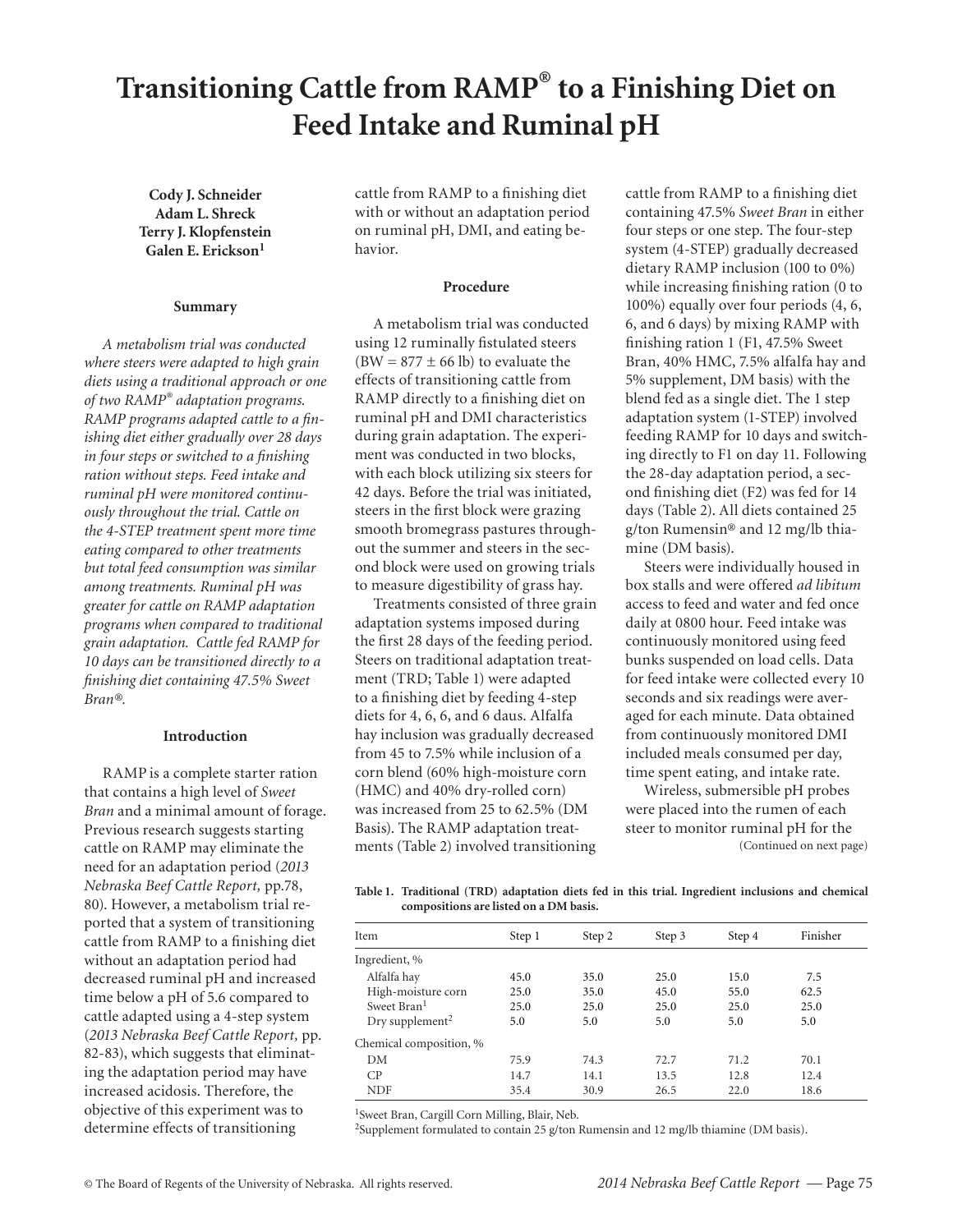duration of the trial. Each probe was attached to a weighted enclosure designed to ensure the electrode remained in the ventral sac of the rumen. On day 14 and 28, each probe was removed for approximately 2 hours in order to download pH data and recalibrate probes. Ruminal pH measurements from each period were adjusted using beginning and ending calibration values to ensure accurate pH measurements.

Because treatment was an adaptation system, data from two time periods were analyzed to compare the three adaptation systems. Time periods included the entire adaptation system (day 1 to 28) and all days cattle were fed a common finishing diet (day 29 to 42). Ruminal pH and DMI characteristics for each of the two time periods were analyzed as separate variables using the GLIMMIX procedure of SAS (SAS Institute, Inc., Cary, N.C.). All data were analyzed using a repeated measures analysis. The model included d and treatment as a fixed effects and steer nested within treatment was considered a random effect.

#### **Results**

Intakes were similar for treatments during the 28-day adaptation period  $(P = 0.53;$  Table 3) and during the 14-day period when cattle were fed a common finishing diet.  $(P = 0.77;$ Table 4; Figure 1). Time spent eating during the adaptation period was affected by treatment  $(P = 0.01)$  with 4-STEP cattle spending more time eating compared to 1-STEP  $(P = 0.02)$ or TRD (*P* < 0.01). While cattle were on a common finishing diet, treatment tended to effect eating time (*P =* 0.12; Table 4) with 4-STEP cattle spending more time eating compared with TRD  $(P = 0.04)$ . No differences among treatments were observed for meals per day during the adaptation period ( $P = 0.76$ ; Table 3) or while cattle were fed a common diet (*P* = 0.82; Table 4). Intake rate was similar for all treatments during adaptation  $(P = 0.17;$  Table 3) and while

#### **Table 2. Adaptation diets for the 4-STEP treatment1 where RAMP2 was blended with a finishing diet 1(F1) to adapt cattle to high grain diets. Following the adaptation system a common finishing ration (F2) was fed.**

|                             | Ratio of RAMP:F1 |      |       |       |       |                |
|-----------------------------|------------------|------|-------|-------|-------|----------------|
| Item                        | 100:0            | 75:0 | 50:50 | 25:75 | 0:100 | F <sub>2</sub> |
| Ingredient, %               |                  |      |       |       |       |                |
| RAMP                        | 100.0            | 75.0 | 50.0  | 25.0  |       |                |
| High-moisture corn          |                  | 10.0 | 20.0  | 30.0  | 40.0  | 42.5           |
| Sweet Bran                  |                  | 11.9 | 23.8  | 35.6  | 47.5  | 25.0           |
| <b>MDGS</b>                 |                  |      |       |       |       | 22.5           |
| Alfalfa hay                 |                  | 1.9  | 3.7   | 5.6   | 7.5   |                |
| Wheat straw                 |                  |      |       |       |       | 5.0            |
| Dry supplement <sup>3</sup> |                  | 1.2  | 2.5   | 3.8   | 5.0   | 5.0            |
| Nutrient composition, %     |                  |      |       |       |       |                |
| DM                          | 65.7             | 66.1 | 66.6  | 67.0  | 67.5  | 66.0           |
| CP                          | 24.5             | 22.3 | 20.2  | 18.0  | 15.8  | 16.6           |
| <b>NDF</b>                  | 35.8             | 33.0 | 20.1  | 27.3  | 24.4  | 24.4           |

<sup>1</sup>Treatment were as follows: 4-STEP blends 100:0, 75:0, 50:50, 25:75, and 0:100 were fed for 4, 6, 6, 6, and 6 days, respectively; 1-STEP fed 100:0 for 10 days and 0:100 day 11 to 28.

2RAMP is a complete starter feed (Cargill Corn Milling, Blair, Neb.) consisting of wet corn gluten feed, alfalfa hay, minerals, and vitamins.

<sup>3</sup>Supplement formulated to contain 25 g/ton Rumensin and 12 mg/lb thiamine (DM basis).

**Table 3. Dry matter intake and ruminal pH characteristics during the 28 day adaptation system.** 

|                      |                   | Adaptation treatment <sup>1</sup> |                   |            |            |
|----------------------|-------------------|-----------------------------------|-------------------|------------|------------|
| Item                 | <b>TRD</b>        | 4-STEP                            | 1-STEP            | <b>SEM</b> | $P$ -value |
| DMI, lb/day          | 25.1              | 24.7                              | 22.4              | 1.74       | 0.53       |
| Intake rate, %/hour  | 17.8              | 19.9                              | 21.5              | 1.18       | 0.17       |
| Eating time, minute  | 246 <sup>a</sup>  | 336 <sup>b</sup>                  | 276 <sup>a</sup>  | 14.8       | 0.01       |
| Meals/d, n           | 8.93              | 9.44                              | 9.71              | 0.74       | 0.76       |
| Ruminal pH           |                   |                                   |                   |            |            |
| Average              | 5.81 <sup>a</sup> | 5.94 <sup>b</sup>                 | 5.98 <sup>b</sup> | 0.06       | 0.09       |
| Minimum              | 5.26 <sup>a</sup> | 5.36 <sup>a</sup>                 | 5.52 <sup>b</sup> | 0.06       | ${}< 0.01$ |
| pH variance          | 0.099             | 0.084                             | 0.092             | 0.010      | 0.44       |
| Time $<$ 5.6, minute | 316 <sup>a</sup>  | 252 <sup>ab</sup>                 | 219 <sup>b</sup>  | 39.7       | 0.08       |
| Area $< 5.62$        | 100               | 31                                | 49                | 29.1       | 0.27       |

a,bWithin a row, means with different superscripts are different ( $P \le 0.10$ ).

<sup>1</sup>Treatments were a traditional adaptation system (TRD), or two RAMP treatments where cattle were adapted in 4-step diets (4-STEP) or transitioned directly to a finishing diet (1-STEP).

 $2$ Area  $<$  5.6 = area under the curve (magnitude of pH  $<$  5.6 by minute).

on a common diet (*P* = 0.38; Table 4). The percentage of feed consumed after 2100 hour was not different as a result of adaptation treatment  $(P = 0.49;$  Table 4) once cattle were on a common finishing diet.

During the 28-day adaptation system, average ruminal pH was affected by treatment (*P =* 0.09) and was higher for 1-STEP  $(P = 0.04)$  and 4-STEP  $(P = 0.10)$  compared to TRD (Table 3). Minimum pH was different among treatments (*P <* 0.01) during the adaptation period. Surprisingly, minimum ruminal pH was higher for 1-STEP when compared to 4-STEP

(*P* = 0.04) or TRD (*P* < 0.01) and time below pH of 5.6 was lower for 1-STEP compared to TRD  $(P = 0.03)$  during the adaptation period. Treatment had no effect on area below pH of 5.6 (*P* = 0.27) or pH variance  $(P = 0.44)$  during the first 28 days of the experiment. These findings are contrary to previous research where adapting cattle with *Sweet Bran* increased pH variance and decreased average, and minimum pH values (*2009 Nebraska Beef Cattle Report*, pp. 56-57). The previous trial also reported time and area below pH 5.6 was approximately three times greater for cattle adapted to